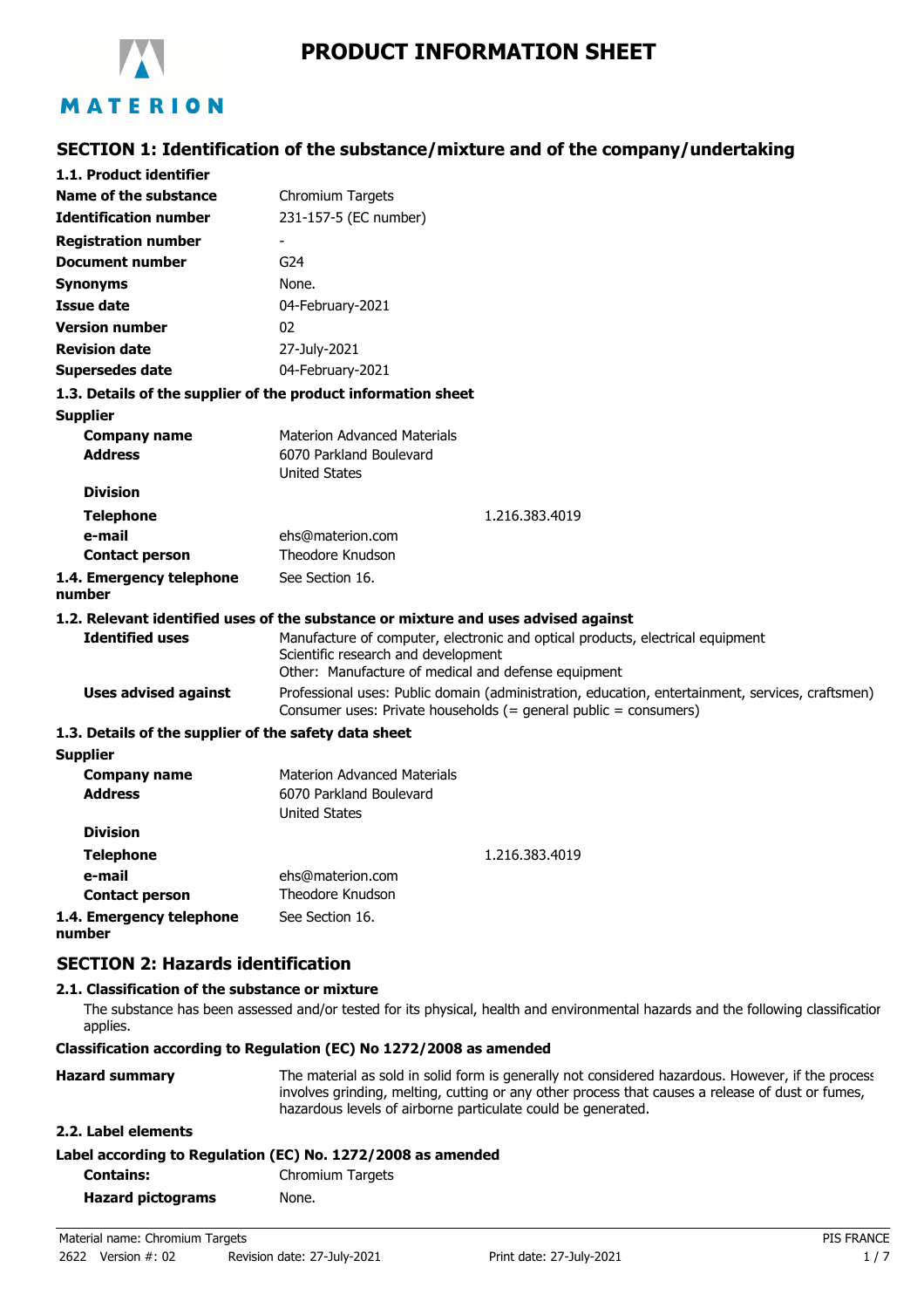| Signal word                       | None.                                                                                                                                                                                                                                                                 |
|-----------------------------------|-----------------------------------------------------------------------------------------------------------------------------------------------------------------------------------------------------------------------------------------------------------------------|
| <b>Hazard statements</b>          | The material as sold in solid form is generally not considered hazardous. However, if the process<br>involves grinding, melting, cutting or any other process that causes a release of dust or fumes,<br>hazardous levels of airborne particulate could be generated. |
| <b>Precautionary statements</b>   |                                                                                                                                                                                                                                                                       |
| <b>Prevention</b>                 | Observe good industrial hygiene practices.                                                                                                                                                                                                                            |
| <b>Response</b>                   | Wash hands after handling.                                                                                                                                                                                                                                            |
| <b>Storage</b>                    | Store away from incompatible materials.                                                                                                                                                                                                                               |
| <b>Disposal</b>                   |                                                                                                                                                                                                                                                                       |
| P501                              | Dispose of contents/container in accordance with local/regional/national/international regulations.                                                                                                                                                                   |
| Supplemental label<br>information | For further information, please contact the Product Stewardship Department at $+1.216.383.4019$ .                                                                                                                                                                     |
| 2.3. Other hazards                | Not a PBT or vPvB substance or mixture.                                                                                                                                                                                                                               |

# **SECTION 3: Composition/information on ingredients**

## **3.1. Substances**

#### **General information**

| <b>Chemical name</b> | $\frac{0}{0}$            | No.                    | CAS-No. / EC REACH Registration No. Index No. |                          | <b>Notes</b> |
|----------------------|--------------------------|------------------------|-----------------------------------------------|--------------------------|--------------|
| Chromium Targets     | 100                      | 7440-47-3<br>231-157-5 | $\overline{\phantom{0}}$                      | $\overline{\phantom{0}}$ | #            |
|                      | <b>Classification: -</b> |                        |                                               |                          |              |

# **SECTION 4: First aid measures**

| <b>General information</b>                                                                 | If you feel unwell, seek medical advice (show the label where possible). Ensure that medical<br>personnel are aware of the material(s) involved, and take precautions to protect themselves. |  |  |
|--------------------------------------------------------------------------------------------|----------------------------------------------------------------------------------------------------------------------------------------------------------------------------------------------|--|--|
| 4.1. Description of first aid measures                                                     |                                                                                                                                                                                              |  |  |
| <b>Inhalation</b>                                                                          | Remove victim to fresh air and keep at rest in a position comfortable for breathing. Call a poison<br>centre or doctor/physician if you feel unwell.                                         |  |  |
| <b>Skin contact</b>                                                                        | Wash off with soap and water. Get medical attention if irritation develops and persists.                                                                                                     |  |  |
| Eye contact                                                                                | Rinse with water. Get medical attention if irritation develops and persists.                                                                                                                 |  |  |
| <b>Ingestion</b>                                                                           | Rinse mouth. Get medical attention if symptoms occur.                                                                                                                                        |  |  |
| 4.2. Most important<br>symptoms and effects, both<br>acute and delayed                     | None known.                                                                                                                                                                                  |  |  |
| 4.3. Indication of any<br>immediate medical attention<br>and special treatment<br>needed   | Treat symptomatically.                                                                                                                                                                       |  |  |
| <b>SECTION 5: Firefighting measures</b>                                                    |                                                                                                                                                                                              |  |  |
| <b>General fire hazards</b>                                                                | No unusual fire or explosion hazards noted. None known.                                                                                                                                      |  |  |
| 5.1. Extinguishing media<br><b>Suitable extinguishing</b><br>media                         | Extinguish with alcohol-resistant foam, carbon dioxide or dry powder.                                                                                                                        |  |  |
| <b>Unsuitable extinguishing</b><br>media                                                   | None known.                                                                                                                                                                                  |  |  |
| 5.2. Special hazards arising<br>from the substance or<br>mixture                           | This product is not flammable.                                                                                                                                                               |  |  |
| 5.3. Advice for firefighters<br><b>Special protective</b><br>equipment for<br>firefighters | Use protective equipment appropriate for surrounding materials.                                                                                                                              |  |  |
| <b>Special firefighting</b><br>procedures                                                  | Use standard firefighting procedures and consider the hazards of other involved materials. Use<br>water spray to cool unopened containers.                                                   |  |  |
| <b>Specific methods</b>                                                                    | Use standard firefighting procedures and consider the hazards of other involved materials.                                                                                                   |  |  |
|                                                                                            |                                                                                                                                                                                              |  |  |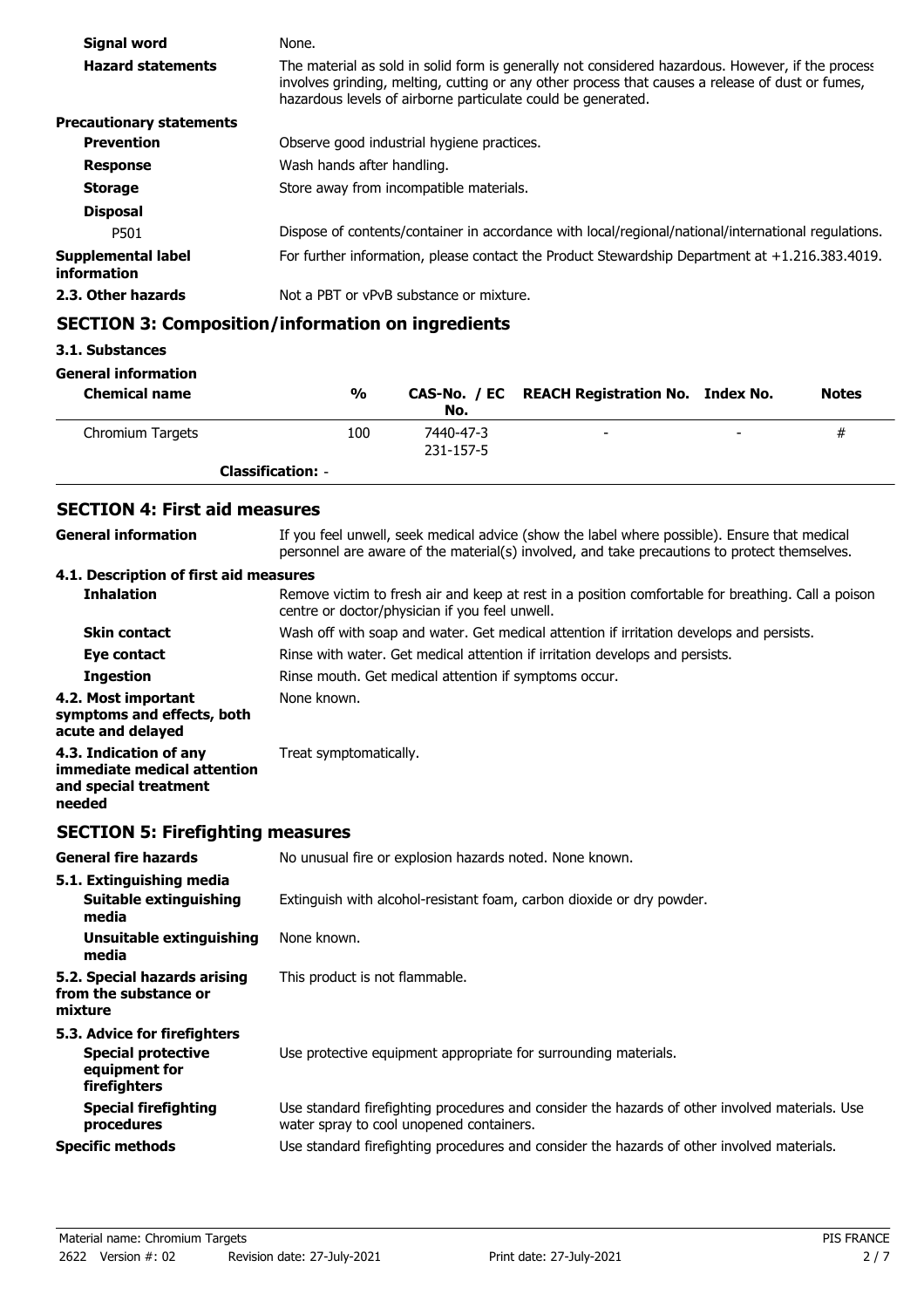## **SECTION 6: Accidental release measures**

#### **6.1. Personal precautions, protective equipment and emergency procedures**

| For non-emergency<br>personnel                               | Keep unnecessary personnel away. Ensure suitable personal protection (including respiratory<br>protection) during removal of spillages in a confined area. For personal protection, see section 8 of<br>the PIS. |
|--------------------------------------------------------------|------------------------------------------------------------------------------------------------------------------------------------------------------------------------------------------------------------------|
| For emergency<br>responders                                  | Keep unnecessary personnel away. Wear appropriate protective equipment and clothing during<br>clean-up. Use personal protection recommended in Section 8 of the PIS.                                             |
| 6.2. Environmental<br>precautions                            | Collect spillage.                                                                                                                                                                                                |
| 6.3. Methods and material for<br>containment and cleaning up | Avoid dust formation. Stop the flow of material, if this is without risk. Sweep up or vacuum up<br>spillage and collect in suitable container for disposal. For waste disposal, see section 13 of the PIS.       |
| 6.4. Reference to other<br>sections                          | For personal protection, see section 8 of the PIS. For waste disposal, see section 13 of the PIS.                                                                                                                |

## **SECTION 7: Handling and storage**

| 7.1. Precautions for safe<br>handling                                          | Provide adequate ventilation. Wear appropriate personal protective equipment. Observe good<br>industrial hygiene practices.        |
|--------------------------------------------------------------------------------|------------------------------------------------------------------------------------------------------------------------------------|
| 7.2. Conditions for safe<br>storage, including any<br><i>incompatibilities</i> | Store in a cool, dry place with adequate ventilation. Keep away from incompatible materials, open<br>flames and high temperatures. |
| 7.3. Specific end use(s)                                                       | Not available.                                                                                                                     |

## **SECTION 8: Exposure controls/personal protection**

## **8.1. Control parameters**

#### **Occupational exposure limits**

| Material                                             | <b>Type</b>                                                                                                                                                                                                                                                                                                                                                        | <b>Value</b>                                                                                        |  |  |
|------------------------------------------------------|--------------------------------------------------------------------------------------------------------------------------------------------------------------------------------------------------------------------------------------------------------------------------------------------------------------------------------------------------------------------|-----------------------------------------------------------------------------------------------------|--|--|
| Chromium Targets (CAS<br>7440-47-3)                  | <b>VME</b>                                                                                                                                                                                                                                                                                                                                                         | $2$ mg/m $3$                                                                                        |  |  |
|                                                      | <b>Regulatory status:</b> Regulatory indicative (VRI)                                                                                                                                                                                                                                                                                                              |                                                                                                     |  |  |
| 2017/164/EU                                          |                                                                                                                                                                                                                                                                                                                                                                    | EU. Indicative Exposure Limit Values in Directives 91/322/EEC, 2000/39/EC, 2006/15/EC, 2009/161/EU, |  |  |
| <b>Material</b>                                      | <b>Type</b>                                                                                                                                                                                                                                                                                                                                                        | <b>Value</b>                                                                                        |  |  |
| Chromium Targets (CAS<br>7440-47-3)                  | <b>TWA</b>                                                                                                                                                                                                                                                                                                                                                         | $2$ mg/m $3$                                                                                        |  |  |
| <b>Biological limit values</b>                       | No biological exposure limits noted for the ingredient(s).                                                                                                                                                                                                                                                                                                         |                                                                                                     |  |  |
| <b>Recommended monitoring</b><br>procedures          |                                                                                                                                                                                                                                                                                                                                                                    | Follow standard monitoring procedures.                                                              |  |  |
| <b>Derived no effect levels</b><br>(DNELs)           | Not available.                                                                                                                                                                                                                                                                                                                                                     |                                                                                                     |  |  |
| <b>Predicted no effect</b><br>concentrations (PNECs) | Not available.                                                                                                                                                                                                                                                                                                                                                     |                                                                                                     |  |  |
| 8.2. Exposure controls                               |                                                                                                                                                                                                                                                                                                                                                                    |                                                                                                     |  |  |
| <b>Appropriate engineering</b><br>controls           | Good general ventilation should be used. Ventilation rates should be matched to conditions. If<br>applicable, use process enclosures, local exhaust ventilation, or other engineering controls to<br>maintain airborne levels below recommended exposure limits. If exposure limits have not been<br>established, maintain airborne levels to an acceptable level. |                                                                                                     |  |  |
|                                                      | Individual protection measures, such as personal protective equipment                                                                                                                                                                                                                                                                                              |                                                                                                     |  |  |
| <b>General information</b>                           | Personal protection equipment should be chosen according to the CEN standards and in discussion<br>with the supplier of the personal protective equipment.                                                                                                                                                                                                         |                                                                                                     |  |  |
| <b>Eye/face protection</b>                           | If contact is likely, safety glasses with side shields are recommended.                                                                                                                                                                                                                                                                                            |                                                                                                     |  |  |
| <b>Skin protection</b>                               |                                                                                                                                                                                                                                                                                                                                                                    |                                                                                                     |  |  |
| - Hand protection                                    | Wear gloves to prevent metal cuts and skin abrasions during handling.                                                                                                                                                                                                                                                                                              |                                                                                                     |  |  |
| - Other                                              | Wear suitable protective clothing.                                                                                                                                                                                                                                                                                                                                 |                                                                                                     |  |  |
| <b>Respiratory protection</b>                        | In case of insufficient ventilation, wear suitable respiratory equipment.                                                                                                                                                                                                                                                                                          |                                                                                                     |  |  |
| <b>Thermal hazards</b>                               | Wear appropriate thermal protective clothing, when necessary.                                                                                                                                                                                                                                                                                                      |                                                                                                     |  |  |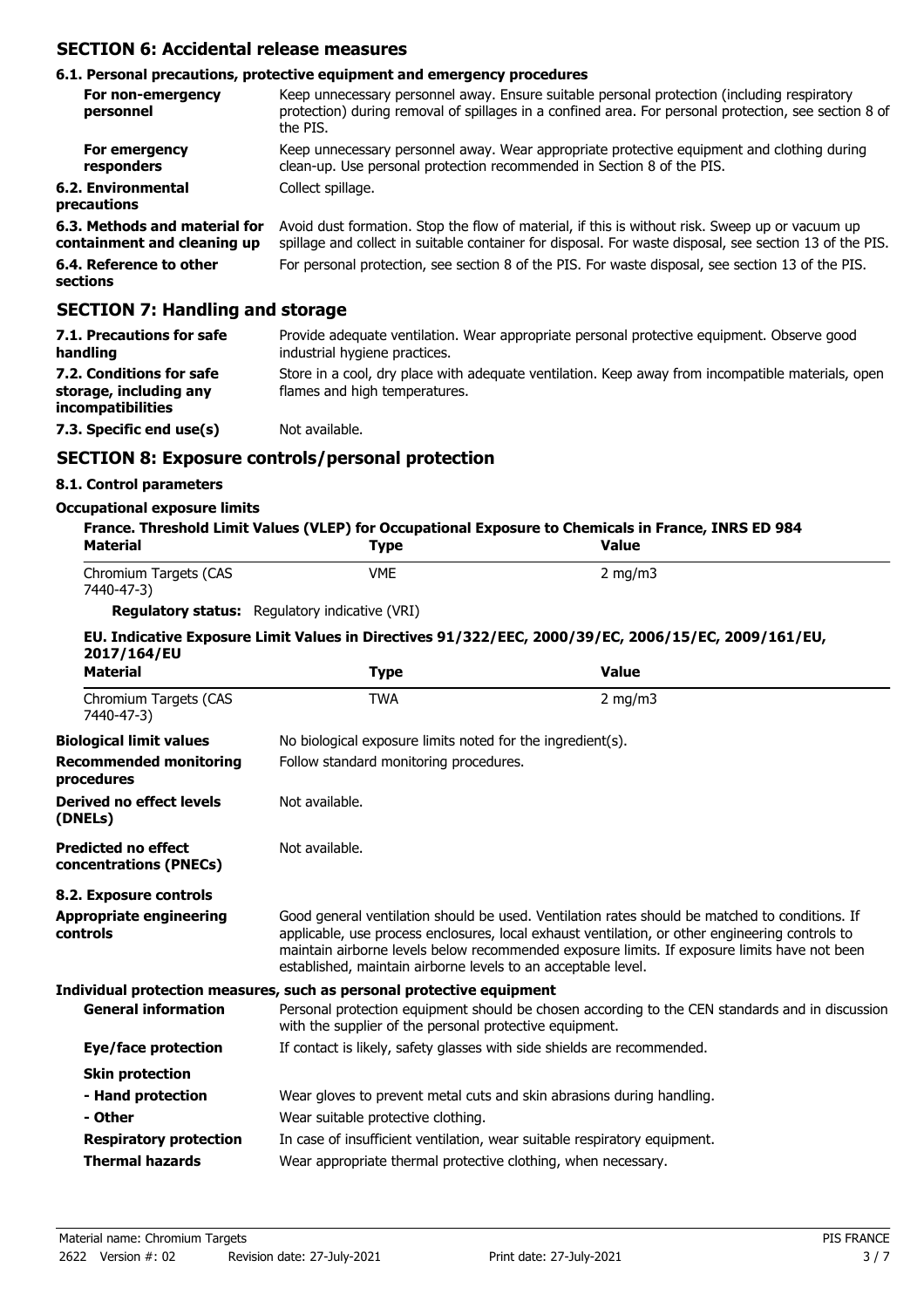| <b>Hygiene measures</b>                   | Always observe good personal hygiene measures, such as washing after handling the material and<br>before eating, drinking, and/or smoking. Routinely wash work clothing and protective equipment to<br>remove contaminants.                                                                                                                                        |
|-------------------------------------------|--------------------------------------------------------------------------------------------------------------------------------------------------------------------------------------------------------------------------------------------------------------------------------------------------------------------------------------------------------------------|
| <b>Environmental exposure</b><br>controls | Good general ventilation should be used. Ventilation rates should be matched to conditions. If<br>applicable, use process enclosures, local exhaust ventilation, or other engineering controls to<br>maintain airborne levels below recommended exposure limits. If exposure limits have not been<br>established, maintain airborne levels to an acceptable level. |

# **SECTION 9: Physical and chemical properties**

## **9.1. Information on basic physical and chemical properties**

**Appearance**

| ippeurunee                                                 |                                     |
|------------------------------------------------------------|-------------------------------------|
| <b>Physical state</b>                                      | Solid.                              |
| Form                                                       | Solid.                              |
| Colour                                                     | Light grey.                         |
| Odour                                                      | None.                               |
| <b>Odour threshold</b>                                     | Not applicable.                     |
| рH                                                         | Not applicable.                     |
| <b>Melting point/freezing point</b>                        | 1900 °C (3452 °F) / Not applicable. |
| <b>Initial boiling point and</b><br>boiling range          | Not applicable.                     |
| <b>Flash point</b>                                         | Not applicable.                     |
| <b>Evaporation rate</b>                                    | Not applicable.                     |
| <b>Flammability (solid, gas)</b>                           | None known.                         |
| <b>Upper/lower flammability or explosive limits</b>        |                                     |
| <b>Explosive limit - lower (</b><br>%)                     | Not applicable.                     |
| <b>Explosive limit - lower (</b><br>%) temperature         | Not applicable.                     |
| Explosive limit – upper<br>(%)                             | Not applicable.                     |
| <b>Explosive limit - upper (</b><br>%) temperature         | Not applicable.                     |
| <b>Vapour pressure</b>                                     | Not applicable.                     |
| <b>Vapour density</b>                                      | Not applicable.                     |
| <b>Relative density</b>                                    | Not applicable.                     |
| Solubility(ies)                                            |                                     |
| <b>Solubility (water)</b>                                  | Insoluble                           |
| <b>Partition coefficient</b>                               | Not applicable.                     |
| (n-octanol/water)                                          | Not applicable.                     |
| <b>Auto-ignition temperature</b>                           | Not applicable.                     |
| <b>Decomposition temperature</b>                           | Not applicable.                     |
| <b>Viscosity</b>                                           | Not applicable.                     |
| <b>Explosive properties</b><br><b>Oxidising properties</b> | Not explosive<br>Not oxidising.     |
| 9.2. Other information                                     |                                     |
| <b>Density</b>                                             | 7,14 g/cm3 estimated                |
| <b>Molecular formula</b>                                   | Cr                                  |
| <b>Molecular weight</b>                                    | 52 g/mol                            |
|                                                            |                                     |

## **SECTION 10: Stability and reactivity**

| 10.1. Reactivity                            | The product is stable and non-reactive under normal conditions of use, storage and transport |
|---------------------------------------------|----------------------------------------------------------------------------------------------|
| 10.2. Chemical stability                    | Material is stable under normal conditions.                                                  |
| 10.3. Possibility of hazardous<br>reactions | No dangerous reaction known under conditions of normal use.                                  |
| 10.4. Conditions to avoid                   | Contact with incompatible materials.                                                         |
| 10.5. Incompatible materials                | Strong oxidising agents. Strong acids.                                                       |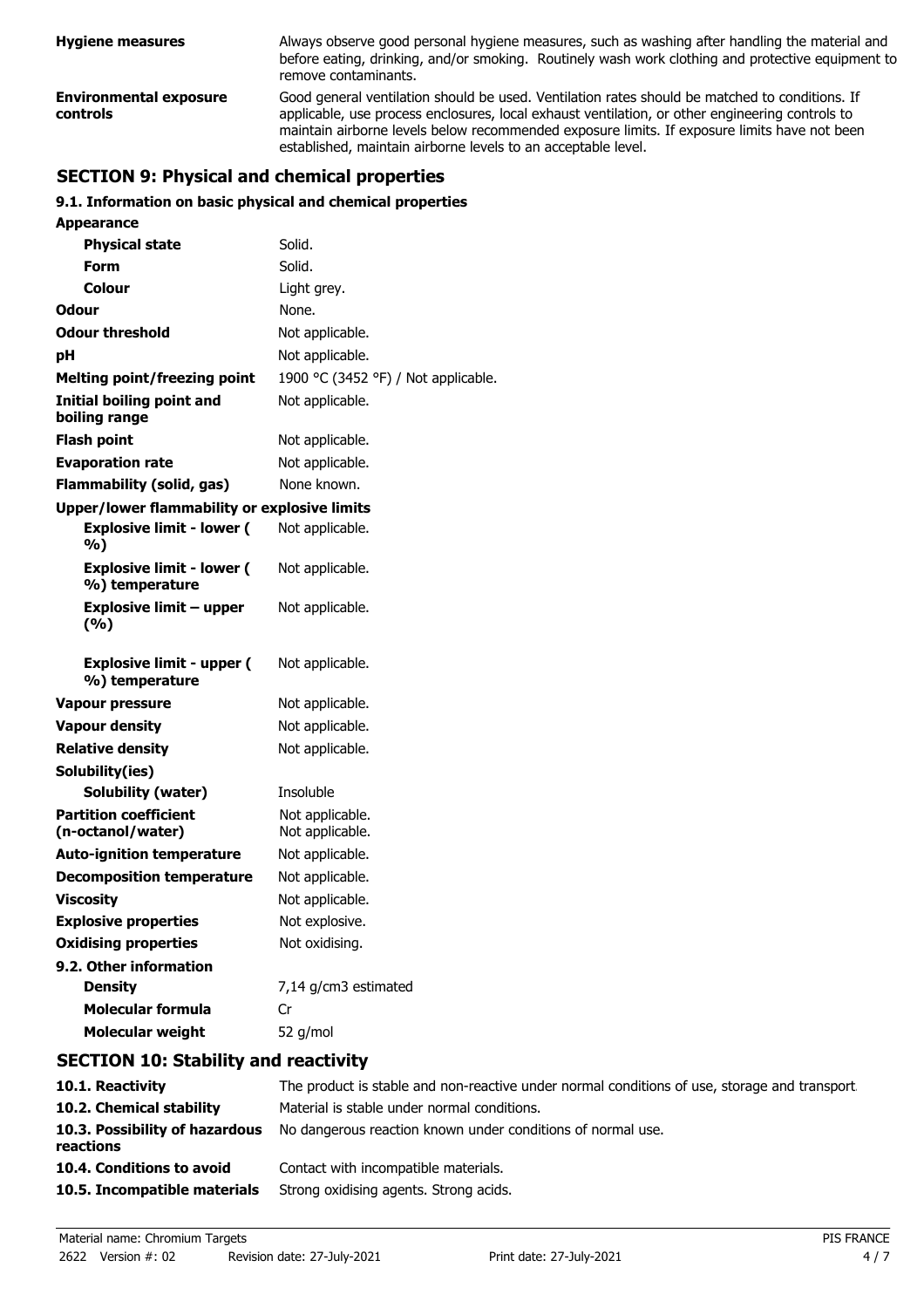**decomposition products**

# **SECTION 11: Toxicological information**

| <b>General information</b>                            | Occupational exposure to the substance or mixture may cause adverse effects. |  |  |
|-------------------------------------------------------|------------------------------------------------------------------------------|--|--|
| Information on likely routes of exposure              |                                                                              |  |  |
| <b>Inhalation</b>                                     | No adverse effects due to inhalation are expected.                           |  |  |
| <b>Skin contact</b>                                   | No adverse effects due to skin contact are expected.                         |  |  |
| Eye contact                                           | Not likely, due to the form of the product.                                  |  |  |
| <b>Ingestion</b>                                      | Expected to be a low ingestion hazard.                                       |  |  |
| <b>Symptoms</b>                                       | May cause respiratory irritation.                                            |  |  |
| 11.1. Information on toxicological effects            |                                                                              |  |  |
| <b>Acute toxicity</b>                                 | None known.                                                                  |  |  |
| <b>Skin corrosion/irritation</b>                      | Not likely, due to the form of the product.                                  |  |  |
| Serious eye damage/eye<br>irritation                  | None known.                                                                  |  |  |
| <b>Respiratory sensitisation</b>                      | Not a respiratory sensitizer.                                                |  |  |
| <b>Skin sensitisation</b>                             | Not a skin sensitiser.                                                       |  |  |
| <b>Germ cell mutagenicity</b>                         | Not classified.                                                              |  |  |
| Carcinogenicity                                       | Not classified.                                                              |  |  |
|                                                       | <b>IARC Monographs. Overall Evaluation of Carcinogenicity</b>                |  |  |
| Chromium Targets (CAS 7440-47-3)                      | 3 Not classifiable as to carcinogenicity to humans.                          |  |  |
| <b>Reproductive toxicity</b>                          | Not classified.                                                              |  |  |
| Specific target organ toxicity<br>- single exposure   | Not classified.                                                              |  |  |
| Specific target organ toxicity<br>- repeated exposure | Not classified.                                                              |  |  |
| <b>Aspiration hazard</b>                              | Not an aspiration hazard.                                                    |  |  |
| Mixture versus substance<br>information               | No information available.                                                    |  |  |
| <b>Other information</b>                              | Not available.                                                               |  |  |
|                                                       |                                                                              |  |  |

## **SECTION 12: Ecological information**

12.1. Toxicity The product is not classified as environmentally hazardous. However, this does not exclude the possibility that large or frequent spills can have a harmful or damaging effect on the environment.

| <b>Product</b>                                            |                                                                                                                                                                                            | <b>Species</b>                   | <b>Test Results</b>         |  |  |
|-----------------------------------------------------------|--------------------------------------------------------------------------------------------------------------------------------------------------------------------------------------------|----------------------------------|-----------------------------|--|--|
| Chromium Targets (CAS 7440-47-3)                          |                                                                                                                                                                                            |                                  |                             |  |  |
| <b>Aquatic</b>                                            |                                                                                                                                                                                            |                                  |                             |  |  |
| Acute                                                     |                                                                                                                                                                                            |                                  |                             |  |  |
| Crustacea                                                 | EC50                                                                                                                                                                                       | Water flea (Daphnia magna)       | $0,01 - 0,7$ mg/l, 48 hours |  |  |
| Fish                                                      | <b>LC50</b>                                                                                                                                                                                | American eel (Anguilla rostrata) | 13,9 mg/l, 96 hours         |  |  |
| 12.2. Persistence and<br>degradability                    | No data is available on the degradability of this substance.                                                                                                                               |                                  |                             |  |  |
| 12.3. Bioaccumulative<br>potential                        | No data available.                                                                                                                                                                         |                                  |                             |  |  |
| <b>Partition coefficient</b><br>n-octanol/water (log Kow) |                                                                                                                                                                                            | Not applicable.                  |                             |  |  |
| <b>Bioconcentration factor (BCF)</b>                      |                                                                                                                                                                                            | Not available.                   |                             |  |  |
| 12.4. Mobility in soil                                    |                                                                                                                                                                                            | No data available.               |                             |  |  |
| 12.5. Results of PBT and<br><b>vPvB</b> assessment        | Not a PBT or vPvB substance or mixture.                                                                                                                                                    |                                  |                             |  |  |
| 12.6. Other adverse effects                               | No other adverse environmental effects (e.g. ozone depletion, photochemical ozone creation<br>potential, endocrine disruption, global warming potential) are expected from this component. |                                  |                             |  |  |

# **SECTION 13: Disposal considerations**

## **13.1. Waste treatment methods**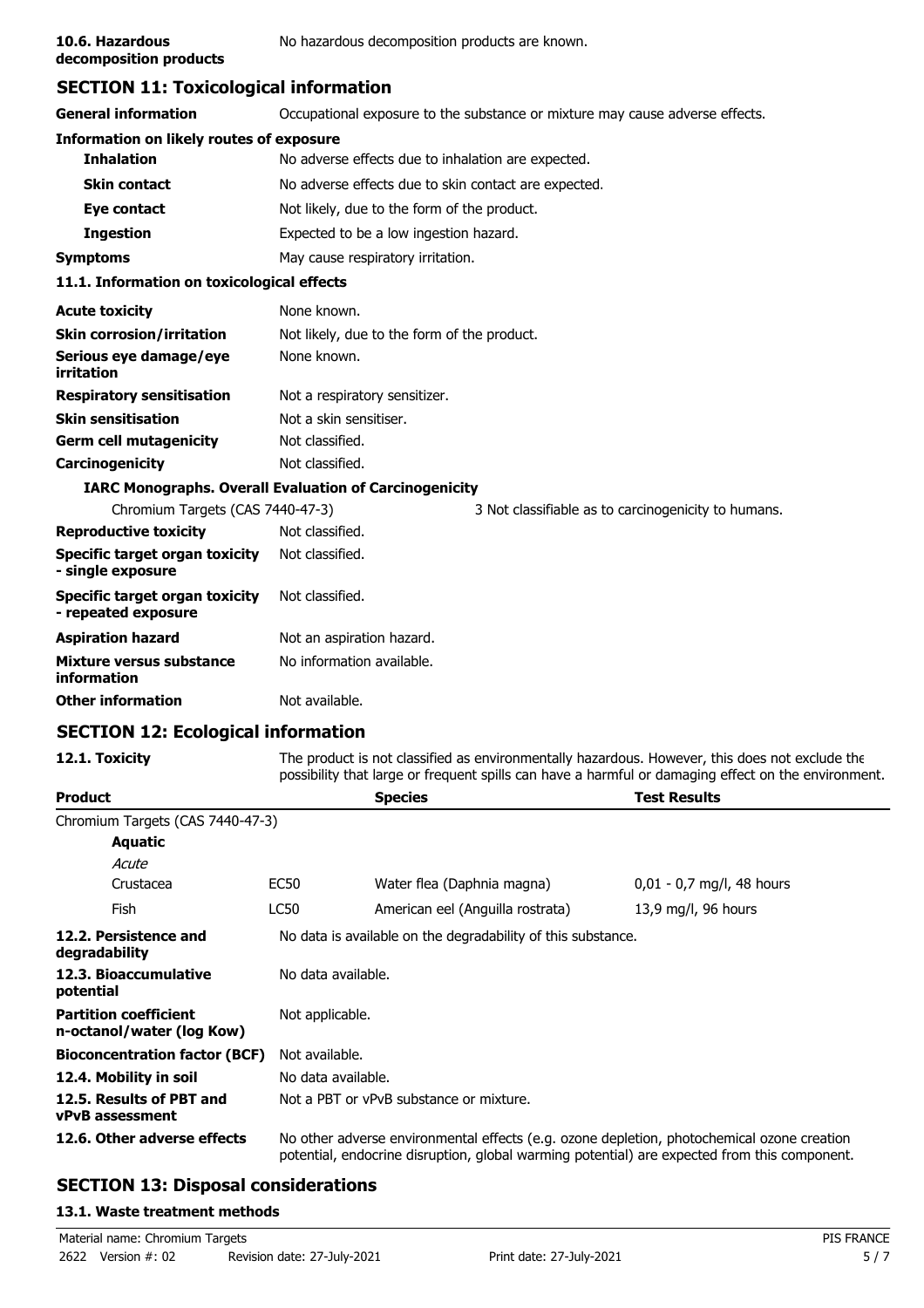| <b>Residual waste</b>                  | Dispose of in accordance with local regulations. Empty containers or liners may retain some product<br>residues. This material and its container must be disposed of in a safe manner (see: Disposal<br>instructions). |
|----------------------------------------|------------------------------------------------------------------------------------------------------------------------------------------------------------------------------------------------------------------------|
| <b>Contaminated packaging</b>          | Since emptied containers may retain product residue, follow label warnings even after container is<br>emptied. Empty containers should be taken to an approved waste handling site for recycling or<br>disposal.       |
| <b>EU waste code</b>                   | The Waste code should be assigned in discussion between the user, the producer and the waste<br>disposal company.                                                                                                      |
| <b>Disposal</b><br>methods/information | Collect and reclaim or dispose in sealed containers at licensed waste disposal site. Dispose of<br>contents/container in accordance with local/regional/national/international regulations.                            |
| <b>Special precautions</b>             | Dispose in accordance with all applicable regulations.                                                                                                                                                                 |

## **SECTION 14: Transport information**

#### **ADR**

14.1. - 14.6.: Not regulated as dangerous goods.

#### **RID**

14.1. - 14.6.: Not regulated as dangerous goods.

## **ADN**

14.1. - 14.6.: Not regulated as dangerous goods.

#### **IATA**

14.1. - 14.6.: Not regulated as dangerous goods.

#### **IMDG**

14.1. - 14.6.: Not regulated as dangerous goods.

## **SECTION 15: Regulatory information**

**15.1. Safety, health and environmental regulations/legislation specific for the substance or mixture**

#### **EU regulations**

**Regulation (EC) No. 1005/2009 on substances that deplete the ozone layer, Annex I and II, as amended** Not listed.

# **Regulation (EU) 2019/1021 On persistent organic pollutants (recast), as amended**

Not listed.

**Regulation (EU) No. 649/2012 concerning the export and import of dangerous chemicals, Annex I, Part 1 as amended**

Not listed.

**Regulation (EU) No. 649/2012 concerning the export and import of dangerous chemicals, Annex I, Part 2 as amended**

Not listed.

**Regulation (EU) No. 649/2012 concerning the export and import of dangerous chemicals, Annex I, Part 3 as amended**

Not listed.

**Regulation (EU) No. 649/2012 concerning the export and import of dangerous chemicals, Annex V as amended** Not listed.

**Regulation (EC) No. 166/2006 Annex II Pollutant Release and Transfer Registry, as amended** Chromium Targets (CAS 7440-47-3)

**Regulation (EC) No. 1907/2006, REACH Article 59(10) Candidate List as currently published by ECHA** Not listed.

## **Authorisations**

**Regulation (EC) No. 1907/2006, REACH Annex XIV Substances subject to authorization, as amended** Not listed.

#### **Restrictions on use**

**Regulation (EC) No. 1907/2006, REACH Annex XVII Substances subject to restriction on marketing and use as amended**

Not listed.

**Directive 2004/37/EC: on the protection of workers from the risks related to exposure to carcinogens and mutagens at work, as amended.**

Not listed.

#### **Other EU regulations**

**Directive 2012/18/EU on major accident hazards involving dangerous substances, as amended** Not listed.